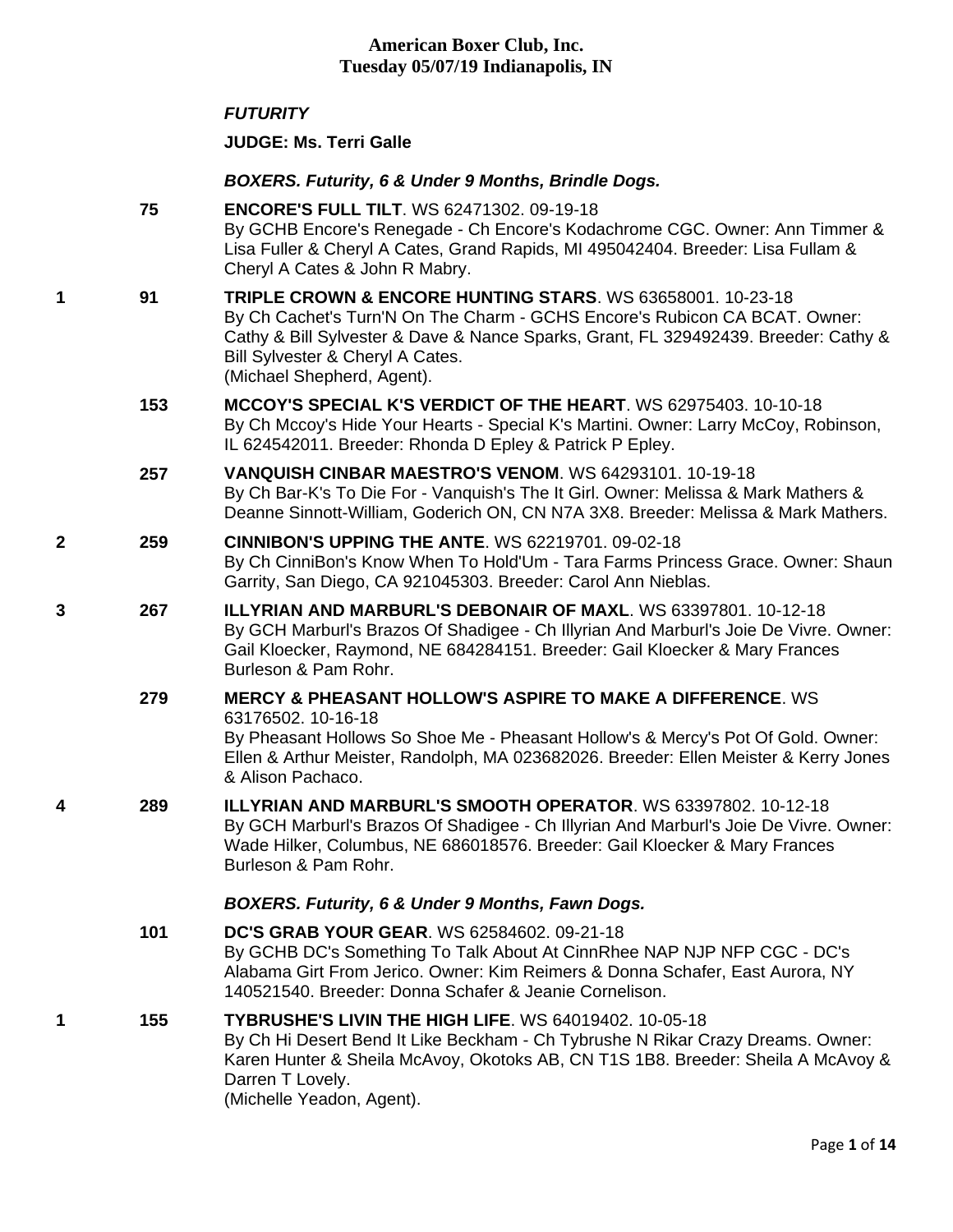| 4            | 207 | PIGEONWOODS SARTORIAL SPLENDOR, WS 62773702, 10-13-18<br>By GCHB Mason Hill's Eye Of The Tiger - GCHB Pigeonwoods Starstruck. Owner:<br>Kathrina Gatz, Hampshire, IL 601408349. Breeder: Katharina C Gatz.<br>(Sherry Canciamille, Agent).                                             |
|--------------|-----|----------------------------------------------------------------------------------------------------------------------------------------------------------------------------------------------------------------------------------------------------------------------------------------|
|              | 233 | <b>DBS BACK TO THE FUTURE. WS 63502401. 11-04-18</b><br>By D.Bs Cheers To That - D.Bs Going In Style. Owner: Donna Bodner, Brick, NJ<br>087242316. Breeder: Donna Bodner.<br>(Monique Masterpasqua, Agent).                                                                            |
| 3            | 241 | <b>CINNIBON'S ANOTHER ROUND OF APLAWS. WS 62556301, 10-14-18</b><br>By Ch Aplaws Double Dynamite - Cinnibon's A Li'L Dab A Do. Owner: Bonnie Keel, Lk<br>Havasu Cty, AZ 864041569. Breeder: Cindy Poole & Bonnie Wagaman.                                                              |
|              | 255 | <b>TERINOR'S MAGIC MAN. WS 62319604. 09-16-18</b><br>By GCHB Mason Hill's Eye Of The Tiger - Terinor's Magical Ice Illusion. Owner: Terri<br>Robinson, Milan, IL 612643724. Breeder: Terri Robinson.                                                                                   |
|              | 283 | <b>CINBAR'S SIMON SAYS. WS 63226601. 10-15-18</b><br>By Ch Bar-K's Mystic Heir - Bar-K's Star Of The Show. Owner: Phillip Koenig & Medley<br>Small, Goshen, KY 40026. Breeder: Phillip Koenig.                                                                                         |
| A            | 301 | SALGRAY N LEMKO'S NOBLESSE OBLIGE. WS 62633604, 09-07-18<br>By Ch Woods End Crown Sable - Salgray N Lemko's Gypsy Rose Lee. Owner: Jane<br>Hamilburg-Guy & Jessica Lemist, Mansfield, MA 020481023. Breeder: Jane Hamilburg-<br>Guy & Jessica Lemist.                                  |
| $\mathbf{2}$ | 313 | JG N' RUMMER RUN'S GREATEST SHOWMAN. WS 62337705. 09-18-18<br>By Ch Rummer Run's Patton Of Carillon - Ch Red Fern Power Broker. Owner: Jessica<br>Gunn & Ann Anderson & Steven G Anderson, Kingsland, GA 315485635. Breeder:<br>Jessica Gunn & Rick Scherer.<br>(Rick Justice, Agent). |
|              |     | BOXERS. Futurity, 9 & Under 12 Months, Brindle Dogs.                                                                                                                                                                                                                                   |
| $\mathbf{2}$ | 73  | <b>IRONDALE-DESERTWINDSN TWIN LAKE'S THE WAY YOU MOVE. WS 61875002.</b><br>06-24-18<br>By GCHS Irondale's Thunderstruck - GCH Irondale's Jersey Shore. Owner: Tracy Best &<br>Jamie Smart, Longview, WA 986321630. Breeder: Doug Plemel & James Bettis &<br>Wendy Bettis.              |
| 4            | 149 | <b>CENTERFOLD'S PLAYBOY.</b> WS 61495802, 05-31-18<br>By GCH Marburl's Brazos Of Shadigee - GCH Envision Talk About A Centerfold CA.<br>Owner: Holly Lowe & Kayla Lowe-Whitlow, Newcastle, OK 730656483. Breeder: Holly<br>Lowe & Kayla Lowe-Whitlow & Julie Higgins.                  |
| 3            | 163 | <b>IRONDALE N KP'S IMPRACTICAL JOKER. WS 61076507. 05-28-18</b><br>By GCHS Irondale's Thunderstruck - Ch Kp's Caught Ya Lookin'. Owner: Myrna Kahlo &<br>Ashley Kahlo, Riverside, CA 925085084. Breeder: Keri Paulson.<br>(James Bettis, Agent).                                       |
|              | 169 | <b>IRONDALE'S THE JOKE'S ON YOU. WS 61875202, 08-04-18</b><br>By GCHS Irondale's Thunderstruck - Ch Kp's No Lookin' Back At Spirit Faith. Owner:<br>Myrna Kahlo & Ashley Kahlo, Riverside, CA 925085084. Breeder: Sherry Wilmot & Keri<br>Paulson.<br>(James Bettis, Agent).           |
| 1            | 261 | CASTLE AND MARBURL'S IF I CAN DREAM AT GLO-STAR. WS 63557101. 06-29-                                                                                                                                                                                                                   |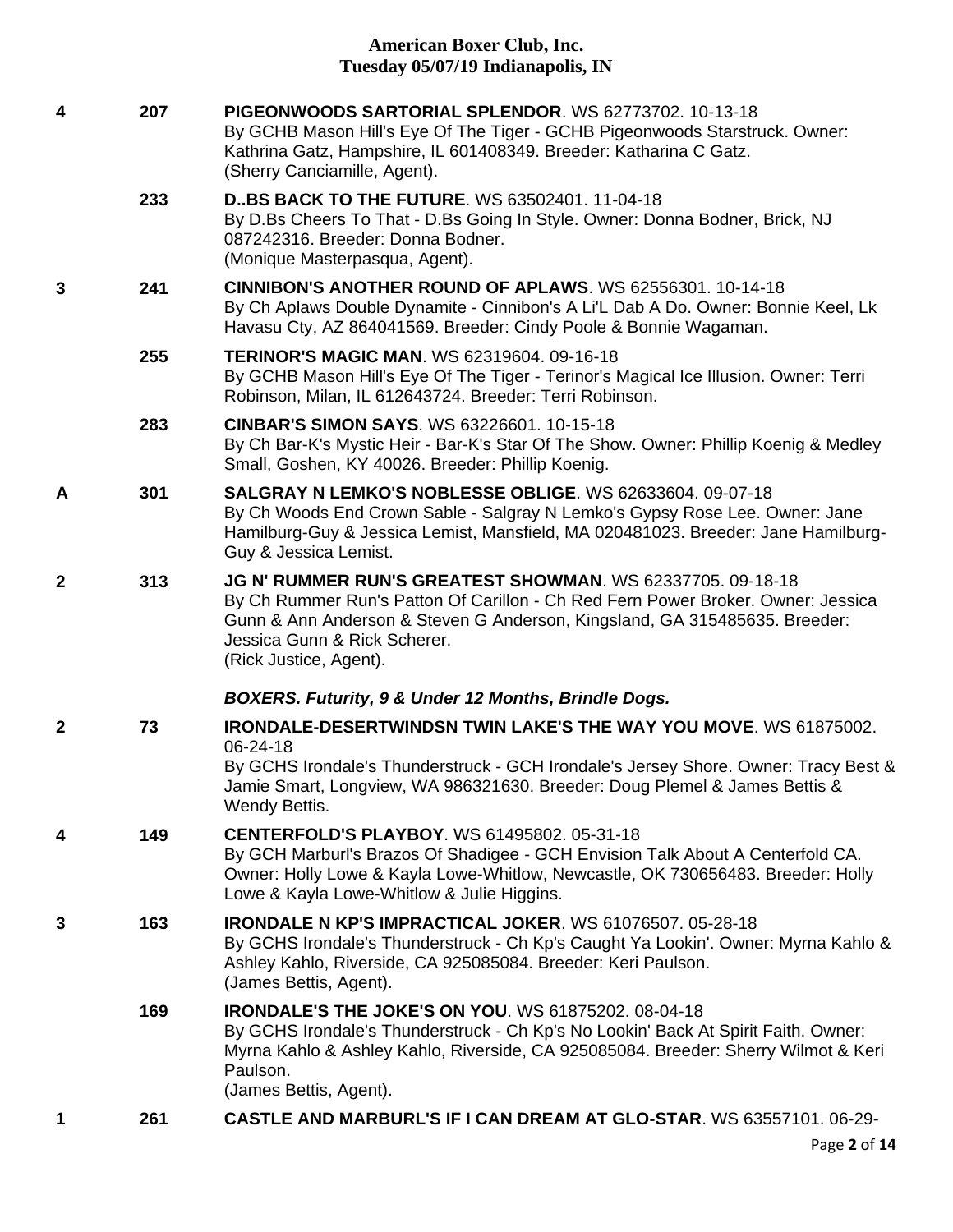18

Tessie Savage.

By GCHG Marburl And Illyrian's Lone Ranger CGC - GCH Castle's Miracle Story. Owner: Anusart Intarateth & Udomsak Rittichaikul, Sachse, TX 75048. Breeder: Anusart Intarateth & Udomsak Rittichaikul & Mary Frances Burleson.

#### *BOXERS. Futurity, 9 & Under 12 Months, Fawn Dogs.*

**17 [ARUNDEL 'N DESERT'S DUKE OF NORFOLK](http://infodog.com/my/drlookup2.htm?makc=WS%2061716204&mdog=Arundel+%27N+Desert%27s+Duke+Of+Norfolk&wins=all)**. WS 61716204. 07-12-18 By GCHG Marburl And Illyrian's Lone Ranger CGC - GCH Desert's All That Jazz At Arundel. Owner: Judith Aguilar, Hertford, NC 279448176. Breeder: Judith Aguilar & Virginia Bice. (Tessie Savage, Agent). **125 [OLYMPIC'S BETTER LATE THAN NEVER](http://infodog.com/my/drlookup2.htm?makc=WS%2062269401&mdog=Olympic%27s+Better+Late+Than+Never&wins=all)**. WS 62269401. 07-30-18 By Ch Just-A-Wyn's Rollin' In My Rolls' - Ch Olympic's The Chosen One. Owner: J Wilmore-Martinez & M Martinez, Toledo, OH 436124440. Breeder: Julie Wilmore. (Rick Justice, Agent). **165 [CHARRON'S SHOW ME HOW BIG YOUR BRAVE IS](http://infodog.com/my/drlookup2.htm?makc=WS%2061634708&mdog=Charron%27s+Show+Me+How+Big+Your+Brave+Is&wins=all)**. WS 61634708. 06-21-18 By Ch Nantess Drizzling Zeppole At Ricos - GCH Charron's November Rain. Owner: Michelle Baker, Coal Valley, IL 612409153. Breeder: Michelle Baker. **167 [IRONDALE'S BRASS MONKEY](http://infodog.com/my/drlookup2.htm?makc=WS%2062712001&mdog=Irondale%27s+Brass+Monkey&wins=all)**. WS 62712001. 07-13-18 By Ch Irondale's Most Wanted - GCH Irondale's For Your Eyes Only. Owner: Myrna Kahlo & Ashley Kahlo & James Bettis, Riverside, CA 925085084. Breeder: Wendy Bettis & James Bettis & Kay Peiser. **1 183 [LIVIN MY WAY AT TYBRUSHE](http://infodog.com/my/drlookup2.htm?makc=WS%2064153702&mdog=Livin+My+Way+At+Tybrushe&wins=all)**. WS 64153702. 07-30-18 By GCH Tybrushe's Ain'T Misbehavin' - Livins Dancin In The Moonlight. Owner: Sheila McAvoy & Darren Lovely, Foothills AB, CN T1S 3Y6. Breeder: Jeannie Miskey. (Michelle Yeadon, Agent). **3 203 [MASON HILL'S & WOODSIDE'S JUKU BLUE SENSATION](http://infodog.com/my/drlookup2.htm?makc=WS%2061522101&mdog=Mason+Hill%27s+&+Woodside%27s+Juku+Blue+Sensation&wins=all)**. WS 61522101. 07-08-18 By GCH Windsong's Blue Danube - Woodside Hera Juku Girl. Owner: John Dipasquale, Palatine, IL 600672510. Breeder: Heidi & Todd Dutoi. (Sherry Canciamille, Agent). **4 205 [MASON HILL'S BLUE MOON](http://infodog.com/my/drlookup2.htm?makc=WS%2062167401&mdog=Mason+Hill%27s+Blue+Moon&wins=all)**. WS 62167401. 07-11-18 By GCHB Windsong's Blue Danube - Ch Kim On A Wing And A Prayer. Owner: John Dipasquale, Palatine, IL 600672510. Breeder: John DiPasquale & Kay Peiser. (Sherry Canciamille, Agent). **211 [BEARCAT ON A HOT TIN ROOF](http://infodog.com/my/drlookup2.htm?makc=WS%2061794601&mdog=Bearcat+On+A+Hot+Tin+Roof&wins=all)**. WS 61794601. 07-08-18 By GCHB Mason Hill's Eye Of The Tiger - GCH Tybrushe's Indecent Proposal. Owner: Bill Bates & Jan Montarsi, Milford, OH 451500166. Breeder: Bill Bates & Sheila McAvoy. (Amy Bieri, Agent). **213 [BEARCAT'S YOU'VE GOT THE MUSIC IN U](http://infodog.com/my/drlookup2.htm?makc=WS%2061794602&mdog=Bearcat%27s+You%27Ve+Got+The+Music+In+U&wins=all)**. WS 61794602. 07-08-18 By GCHB Mason Hill's Eye Of The Tiger - GCH Tybrushe's Indecent Proposal. Owner: Bill Bates & Jan Montarsi, Milford, OH 451500166. Breeder: Bill Bates & Sheila McAvoy. (Amy Bieri, Agent). **2 277 [NANTESS KODA GOES HOLLYWOOD WITH BOGIE](http://infodog.com/my/drlookup2.htm?makc=WS%2061825601&mdog=Nantess+Koda+Goes+Hollywood+With+Bogie&wins=all)**. WS 61825601. 07-07-18 By Ch Nantess Bogart Goes Hollywood Of Jo-San - Ch Nantess Look What's Going

Down. Owner: Nancy & Tessie Savage, Table Grove, IL 614829619. Breeder: Nancy &

Page **3** of **14**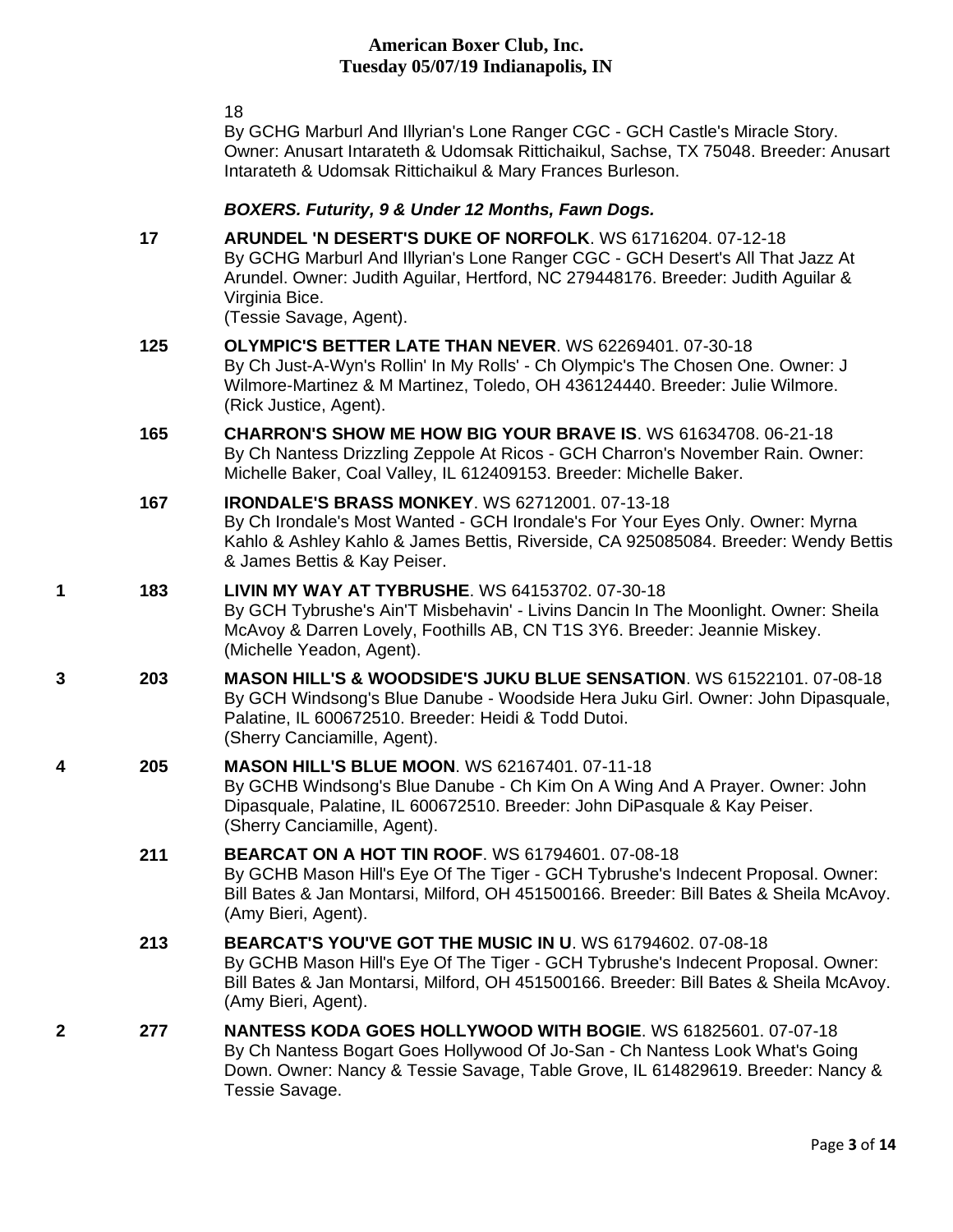|   |     | BOXERS. Futurity, 12 & Under 15 Months, Brindle Dogs.                                                                                                                                                                                                                                                                                                  |
|---|-----|--------------------------------------------------------------------------------------------------------------------------------------------------------------------------------------------------------------------------------------------------------------------------------------------------------------------------------------------------------|
| 1 | 55  | <b>CINNIBON'S MISSION CRITICAL. WS 60063202. 02-22-18</b><br>By Ch Cinnibon's Know When To Hold'Um - Ch Cinnibon's Pieces O My Heart. Owner:<br>Todd Buchla & Sherry Buchla, Marietta, GA 300641224. Breeder: James Robberson &<br>Bonnie Wagaman.                                                                                                     |
| Α | 61  | <b>SOUTH WILLOW'S KNOCK YOU OUT. WS 60341001. 03-14-18</b><br>By GCHG Irondale's Look At Me Now - South Willow Chase N' Fireflys CAA. Owner:<br>Stephanie Davidson-Lewis & Jeff Lewis, Mesa, AZ 852027858. Breeder: Stephanie<br>Davidson-Lewis & Jeffrey Lewis.                                                                                       |
|   | 173 | <b>LISTON'S WALK THIS WAY. WS 61102804. 02-08-18</b><br>By Danrick's Done It Again - Ch Listons Moon Struck. Owner: Tony & Lisa Spohn &<br>Dave & Win Sheldon, Summerfield, FL 344914934. Breeder: Lisa Spohn.                                                                                                                                         |
| 4 | 197 | GCH MASON HILL'S & CAN-CIA'S KABOOM. WS 60870705. 04-10-18<br>By Ch Illyrian's Sharper Image - Ch Can-Cia's & Marburl's Pistols & Petiticoats. Owner:<br>John DiPasquale & Sherry Caniamille, Rockford, IL 611017508. Breeder: Sherry<br>Canciamille & Mary Frances Burleson.                                                                          |
| 3 | 221 | <b>VENICIAN'S GENERAL'S LAW. WS 60831103. 03-04-18</b><br>By Ch Shforest's Tsunami - Venician Afterglow At Silverviel. Owner: Janice Solas, Las<br>Vegas, NV 891395783. Breeder: Janice Solas.<br>(Dr Daniel Buchwald, Agent).                                                                                                                         |
| 2 | 285 | <b>CINBAR'S DARK STAR. WS 60826804. 03-09-18</b><br>By Ch Bar-K's To Die For - GCHB Bar-K's Starina Of Charmer. Owner: Phillip Koenig &<br>Medley Small & Denise Snyder, Goshen, KY 40026. Breeder: Phillip Koenig & Medley<br>Small.                                                                                                                  |
|   |     | BOXERS. Futurity, 12 & Under 15 Months, Fawn Dogs.                                                                                                                                                                                                                                                                                                     |
| 4 | 29  | <b>CINBAR'S RISING FROM THE ASHES. WS 60826805. 03-09-18</b><br>By Ch Bar-K's To Die For - GCHB Bar-K's Starina Of Charmer. Owner: Bonnie Ault &<br>Phillip Koenig & Medley Small, Thorndale ON, CN N0M 2P0. Breeder: Phillip Koenig &<br>Medley Small.                                                                                                |
|   | 117 | PIEUTKA'S FLOAT LIKE A BUTTERFLY STING LIKE A BEE. WS 60795103. 03-03-<br>18<br>By GCH McCoy's Legend Of The Heart At Stony Crest - Pieutka's JJ's Ahren<br>Nhayathayla Of Savvy. Owner: Jennifer Pisarchick & Paul & Shannon Schneider &<br>Steve Drake, Coaldale, PA 182181127. Breeder: Jennifer Pisarchick & Annie Morgan-<br>Flynt & Steve Drake. |
|   | 129 | <b>PIEUTKA'S JJ'S SIBERIAN EXPRESS. WS 60795101. 03-03-18</b><br>By GCH McCoy's Legend Of The Heart At Stony Crest - Pieutka's JJ's Ahren<br>Nhayathayla Of Savvy. Owner: Jennifer M Pisarchick & Steve Drake, Coaldale, PA<br>182181127. Breeder: Jennifer Pisarchick & Annie Morgan-Flynt & Steve Drake.                                             |
| 3 | 201 | <b>MASON HILL'S &amp; CAN-CIA'S FEEL THE BURN. WS 60870701. 04-10-18</b><br>By Ch Illyrian's Sharper Image - Ch Can-Cia's & Marburl's Pistols & Petticoats. Owner:<br>John DiPasquale & Sherry Caniamille, Rockford, IL 611017508. Breeder: Sherry<br>Canciamille & Mary Frances Burleson.                                                             |
|   | 215 | <b>HIGO'S TWENTY-FOUR KARAT MAGIC. WS 60975001. 05-05-18</b><br>By Ch Windsong At Pigeonwoods - Higo's Moon Shadow. Owner: Edward Hidalgo,<br>Lansing, IL 604382338. Breeder: Edward Hidalgo.                                                                                                                                                          |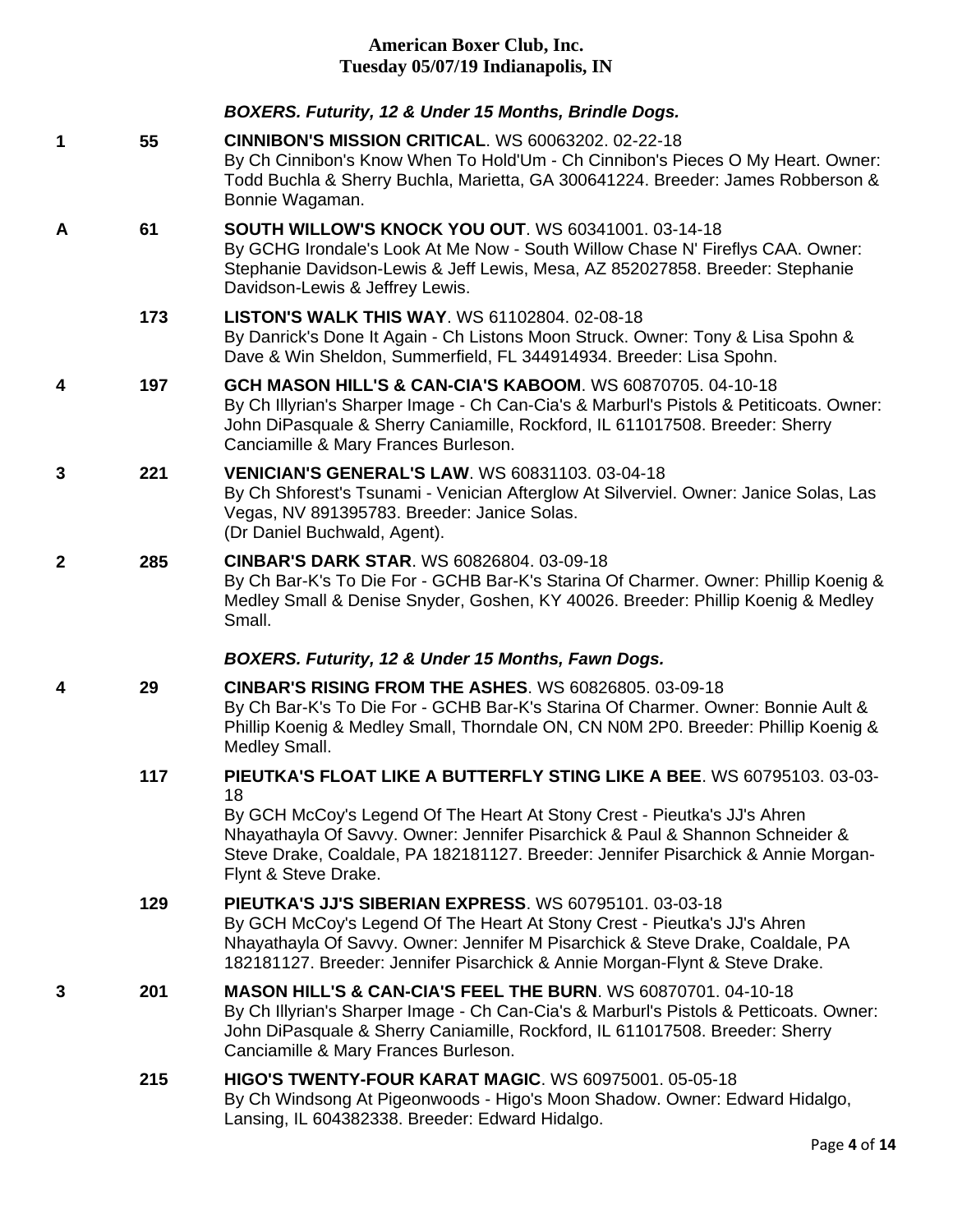| $\mathbf 1$      | 245 | <b>JUST-A-WYN'S CRUISIN' N' BOOZIN'. WS 60266201. 02-13-18</b><br>By Ch Just-A-Wyn's Rollin' In My Rolls' - GCH Just-A-Wyn's Life In The Fast Lane.<br>Owner: Mary Lynn & Ashley Wynieski & Tammy Zook, Elyria, OH 440358352. Breeder:<br>Colleen Fobes & Mary Lynn Wynieski & Ashley Wynieski.                                                                                    |
|------------------|-----|------------------------------------------------------------------------------------------------------------------------------------------------------------------------------------------------------------------------------------------------------------------------------------------------------------------------------------------------------------------------------------|
| $\mathbf{2}$     | 305 | HI-TECH N BRISBANE HERE COMES THE SUN @ AISLING. WS 61783701. 04-20-18<br>By Ch Hi-Tech Johnny J Of Boxerton - Ch Impacts Chantilly Lace. Owner: Doreen<br>O'Connor & Dr William Truesdale & Bev Wilson, Seekonk, MA 027713943. Breeder: Dr<br>& Mrs William Truesdale & Misty McKamey & Kimberly Pastella Calvacca.<br>(Kimberly Calvacca, AKC Registered Handler AKC).           |
|                  |     | BOXERS. Futurity, 15 & Under 18 Months, Brindle Dogs.                                                                                                                                                                                                                                                                                                                              |
| 1                | 51  | <b>TJ'S IN FOR THE CHASE. WS 60019601. 01-15-18</b><br>By GCHG Irondale's Look At Me Now - GCH TJ's Breath Of Life. Owner: Theresa<br>Janzen & Butch Macoubrie, Lacey, WA 985098342. Breeder: Theresa Janzen.                                                                                                                                                                      |
| 3                | 133 | <b>CH TRIPLE B'S DARK KNIGHT. WS 58942102. 11-20-17</b><br>By Ch Stone's Absolut Toast To Rumor And Innuendo BN RI PT FDC CAA CGC - GCH<br>Ohana Laki's Tiz'All That For Triple B. Owner: Susan Burnett & Marianna Burnett DVM,<br>Ontario, CA 917621605. Breeder: S Burnett & Terri Rose & Shannon Jordan & R Burnett<br>& Marianna Burnett.<br>(Kimberlie Steele-Gamero, Agent). |
| 4                | 225 | <b>SHADIGEE'S SAILING WITH THE CAPTAIN AT ASHLU'S CGC. WS 60321106. 01-</b>                                                                                                                                                                                                                                                                                                        |
|                  |     | $09-18$<br>By Ch Summer's Blackjack Of Shadigee - Ch Shadigee's Fashionably Late. Owner:<br>Ashley Ryan & Lee & Mary Jane Nowak & Luann Wenglik, Freedom, PA 150422542.<br>Breeder: Lee & Mary Jane Nowak.                                                                                                                                                                         |
| $\boldsymbol{2}$ | 319 | <b>SHADIGEE'S HEADLINER. WS 60321107. 01-09-18</b><br>By Ch Summer's Blackjack Of Shadigee - Ch Shadigee's Fashionably Late. Owner:<br>Ernest P Conti & Lee Nowak & Mary Jane Nowak, Oxford, CT 064781202. Breeder: Lee<br>Nowak & Mary Jane Nowak.                                                                                                                                |
|                  |     | BOXERS. Futurity, 15 & Under 18 Months, Fawn Dogs.                                                                                                                                                                                                                                                                                                                                 |
| 1                | 37  | CH REDZONE'S JOLLY OLE SAINT NICK OF HARMSON. WS 60459002. 12-25-17<br>By Ch Ensign's Architect - Ch Harmson N Standing-O A Brothers Love At Redzone.<br>Owner: Joseph Eppolito, Bristol, NH 032225333. Breeder: Joseph Eppolito & Kathy<br>McCarthy.<br>(Debbie Struff, AKC Registered Handler).                                                                                  |
|                  | 111 | <b>ROSEHILL'S HIGHWAY TO HEAVEN. WS 59557601. 12-03-17</b><br>By Ch Ohana Laki's Far Beyond Driven CGC TKI - Ch Telstar's And The Emmy Goes<br>ToRosehill. Owner: David & Lori & Madison Rose, Temecula, CA 925922988. Breeder:<br>David Rose & Lori Rose & Madison Rose.                                                                                                          |
| 4                | 113 | <b>UPSTREAMS KODACHROME. WS 59220803. 11-21-17</b><br>By Ch Illyrian's Sharper Image - GCH Upstreams Busy Being Fabulous CGC. Owner:<br>Jean Salmon, Lexington, OK 730510800. Breeder: Jean Salmon.                                                                                                                                                                                |
| A                | 123 | <b>RYNWARDS FORECAST. WS 59156603. 11-15-17</b><br>By GCHB Mason Hill's Eye Of The Tiger - Ch Rynwards Calendar Girl. Owner: Kathryn<br>Edwards, Gambier, OH 430220748. Breeder: Kathryn Edwards.<br>(Ann Keil, Agent).                                                                                                                                                            |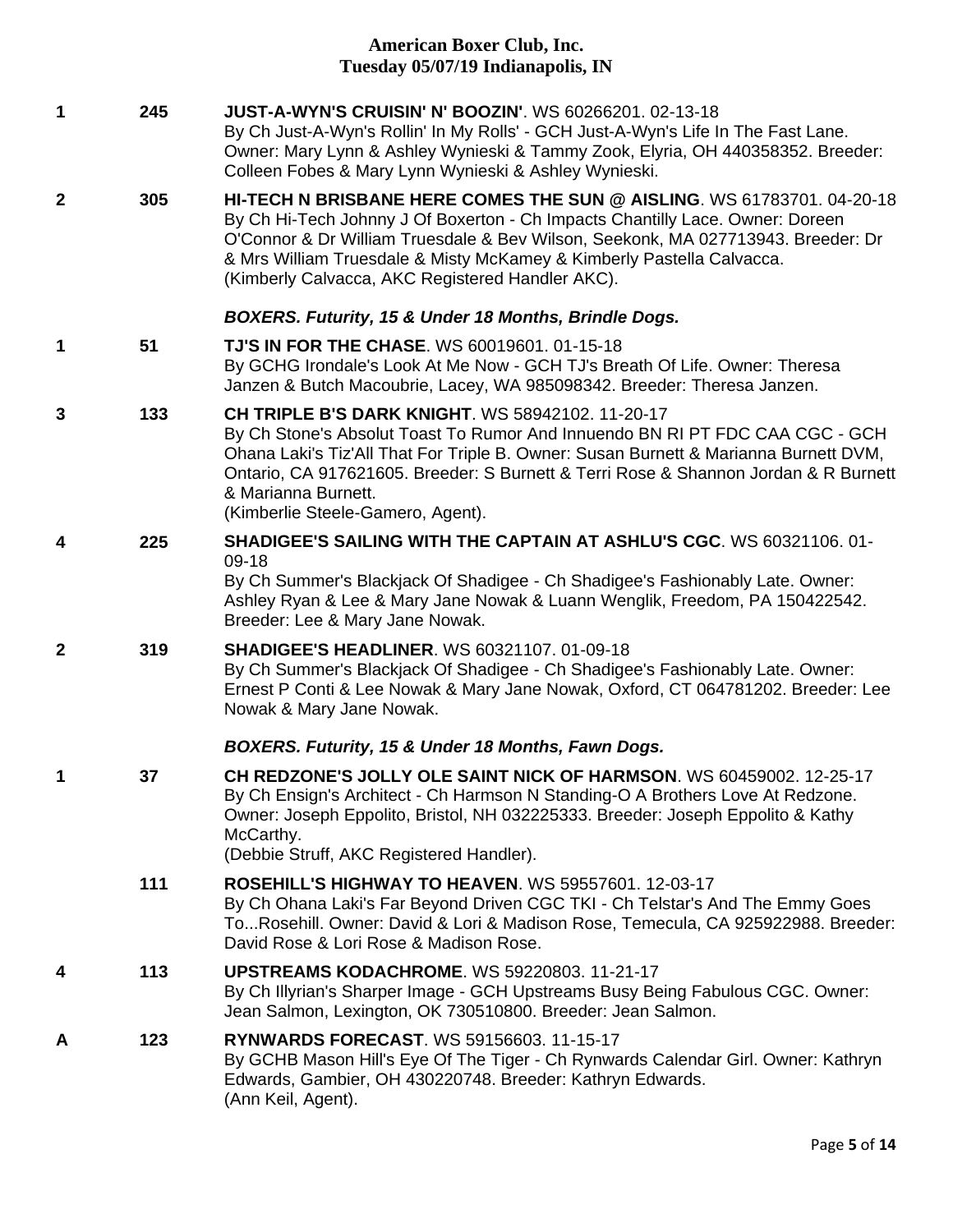| $\mathbf{3}$     | 143 | CH MIDNIGHT SKY'S RHYTHM OF THE NIGHT. WS 59019701, 11-07-17<br>By GCHS Wit's End Te Amo - GCH Midnight Sky's Endure The Payne. Owner: Becky<br>Arce & Linda Bammes, Topeka, KS 666053027. Breeder: Becky Arce & Joyce Peckham<br>& Linda Bammes.                                                                  |
|------------------|-----|--------------------------------------------------------------------------------------------------------------------------------------------------------------------------------------------------------------------------------------------------------------------------------------------------------------------|
| $\boldsymbol{2}$ | 293 | <b>IRONDALE N MOLYN'S READY PLAYER ONE. WS 60549104. 12-27-17</b><br>By GCH Irondale's Look At Me Now - GCH Irondale's Pour Some Sugar On Me. Owner:<br>Monique Mastrapasqua & Wendy Bettis & Jimmy Bettis, Stockton, NJ 085591301.<br>Breeder: Wendy & Jimmy Bettis.                                              |
|                  |     | BOXERS. Futurity, 6 & Under 9 Months, Brindle Bitches.                                                                                                                                                                                                                                                             |
| 4                | 40  | <b>SPECIAL K'S HEART BREAKER. WS 62975401. 10-10-18</b><br>By Ch McCoy's Hide Your Hearts - Special K's Martini. Owner: Rhonda & Patrick Epley,<br>Shell Rock, IA 506709626. Breeder: Rhonda & Patrick Epley.<br>(Michael Sheperd, Agent).                                                                         |
| 1                | 54  | <b>TELSTAR'S OH MANDY. WS 62263701. 09-03-18</b><br>By Ch Telstar's Endeavour - Ch Telstar's Walking On Sunshine. Owner: Jennifer & Gene<br>Tellier, Pala, CA 920591827. Breeder: Jennifer Tellier & Gene Tellier.<br>(Madison Rose, Agent).                                                                       |
| 3                | 88  | <b>BEEVEE'S N' GEM'S MIRACLE ON ICE.</b> WS 62886802, 10-26-18<br>By Ch Wagner Wilverday Famous Amos - Ch Beevee's N' Gem's Drunk In Love. Owner:<br>Wm A & Vicki C East & Gretchen & Douglas Peet, Greensboro, NC 274068213.<br>Breeder: Gretchen L Peet & R Douglas Peet & William A East & Vicki C East.        |
| $\mathbf{2}$     | 134 | <b>WHITE OAK'S IRON CHEF BUTTER. WS 62226911. 09-27-18</b><br>By Ch Just-A-Wyn's Rolls Royce Silver Spur - Ch Katandy's Icing On The Cake CD BN<br>CGC. Owner: Jennifer Rumping, Cincinnati, OH 452475819. Breeder: Dr Jennifer<br>Rumping & Lee Morris.<br>(Ashley Wynieski, Agent).                              |
|                  | 254 | <b>AURORA'S ILLUMINATI.</b> WS 62497302. 09-13-18<br>By GCH Encore's Propaganda - Ch Encore's Xquisite. Owner: Kimberley Dye,<br>Pilesgrove, NJ 080983320. Breeder: Kim Dye.<br>(Marianne Conti, AKC Registered Handler).                                                                                          |
|                  | 350 | MERCY & PHEASANT HOLLOW'S HOPE IN THE LORD. WS 63176501. 10-16-18<br>By Pheasant Hollow's So Shoe Me - Pheasant Hollow's & Mercy's Pot Of Gold. Owner:<br>Ellen & Arthur Meister, Randolph, MA 023682026. Breeder: Ellen Meister & Kerry Jones<br>& Alison Pacheco.                                                |
|                  | 418 | <b>SAMBRIA'S RING OF FIRE. WS 62622101. 10-30-18</b><br>By Saywin's Devil In Disguise - Ch Sambria's Sculpted By Fire Of Cinnrhee. Owner:<br>Pamela Bowser-Hutchins & Daniel & Brianna & Samantha Hutchins, Holly, MI<br>484428841. Breeder: Pamela Bowser-Hutchins & Daniel Hutchins.                             |
|                  |     | <b>BOXERS. Futurity, 6 &amp; Under 9 Months, Fawn Bitches.</b>                                                                                                                                                                                                                                                     |
| 1                | 44  | <b>DC'S MIO MATIA AT MITCH. WS 62584605, 09-21-18</b><br>By GCHB DC's Something To Talk About At Cinnrhee NAP NJP NFP - DC's Alabama<br>Girl From Jerico. Owner: Holly M Cook & Donna Schafer, Rochester, NY 146093826.<br>Breeder: Donna Schafer & Jeanie Cornelison.<br>(Debbie Struff, AKC Registered Handler). |
|                  |     |                                                                                                                                                                                                                                                                                                                    |

**2 60 [CACHET'S WHAT DREAMS R MADE OF](http://infodog.com/my/drlookup2.htm?makc=WS%2062397901&mdog=Cachet%27s+What+Dreams+R+Made+Of&wins=all)**. WS 62397901. 09-27-18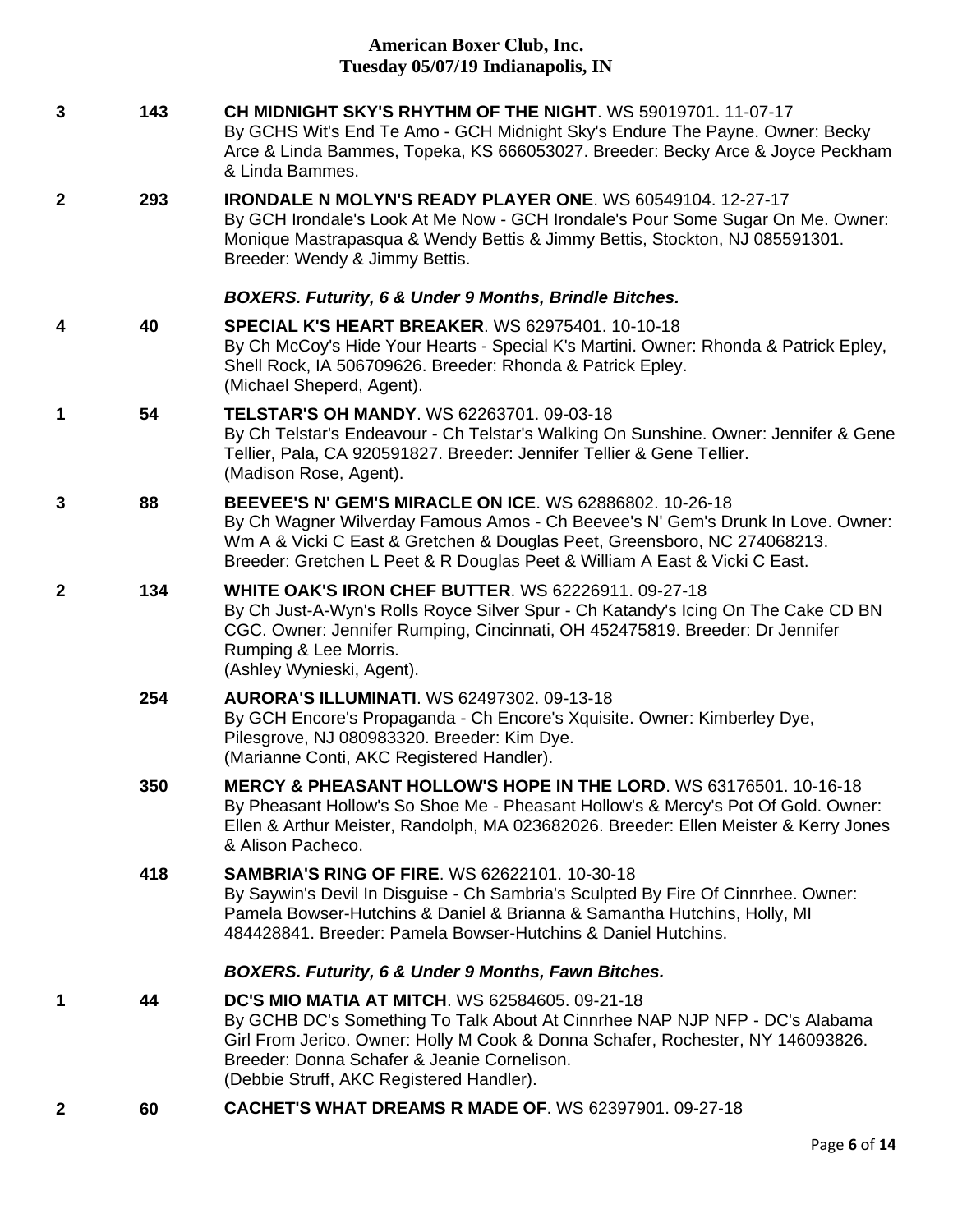By Ch Cachet's Turn'N On The Charm - Cachet'N Beevee's Shaken Not Stirred. Owner: Laurie Bender & Lou-Ann Tibbitts-Ridings & Leonard Magowitz, Troy, NY 121808502. Breeder: Laurie Bender & Lou-Ann Tibbitts-Ridings & Leonard Magowitz.

- **122 [STREAMLINE N SAPPHIRE'S NIGHTINGALE](http://infodog.com/my/drlookup2.htm?makc=WS%2062327101&mdog=Streamline+N+Sapphire%27s+Nightingale&wins=all)**. WS 62327101. 09-08-18 By GCH Carma's Nightwatch At Lattalane - Ch Streamline's Life Of A Mafia Queen. Owner: Joleena Young & Shelly Williams, Sullivan, IL 619516386. Breeder: Donald Mack Young & Joleena M Young & Shelly Williams. (Christa Cook, Agent).
- **4 124 [STREAMLINE N SAPPHIRE'S TENDER IS THE NIGHT](http://infodog.com/my/drlookup2.htm?makc=WS%2062327102&mdog=Streamline+N+Sapphire%27s+Tender+Is+The+Night&wins=all)**. WS 62327102. 09-08-18 By GCH Carma's Nightwatch At Lattalane - Ch Streamline's Life Of A Mafia Queen. Owner: Joleena & Mack Young, Sullivan, IL 619516386. Breeder: Donald Mack Young Joleena M Young Shelly Williams. (Christa Cook, Agent).

#### **132 [WHITE OAK'S BAREFOOT CONTESSA](http://infodog.com/my/drlookup2.htm?makc=WS%2062226912&mdog=White+Oak%27s+Barefoot+Contessa&wins=all)**. WS 62226912. 09-27-18

By Ch Just-A-Wyn's Rolls Royce Silver Spur - Ch Katandy's Icing On The Cake CD BN CGC. Owner: Jennifer Rumping, Cincinnati, OH 452475819. Breeder: Dr Jennifer Rumping & Lee Morris. (Ashley Wynieski, Agent).

#### **144 [GEM'S N' BEEVEE'S DREAMS DO COME TRUE FOR BOBBI](http://infodog.com/my/drlookup2.htm?makc=WS%2062886801&mdog=Gem%27s+N%27+Beevee%27s+Dreams+Do+Come+True+For+Bobbi&wins=all)**. WS 62886801. 10-26- 18

By Ch Wagner Wilverday Famous Amos - Ch Beevee's N' Gem's Drunk In Love. Owner: Gretchen L & R Douglas Peet & William & Vicki East, Burlington, NC 272178147. Breeder: Gretchen L Peet & R Douglas Peet & William A East & Vicki C East. (Diego Garcia, AKC Registered Handler).

## **184 [MCCOY'S HALO ROUND MY HEART](http://infodog.com/my/drlookup2.htm?makc=WS%2062868201&mdog=Mccoy%27s+Halo+Round+My+Heart&wins=all)**. WS 62868201. 10-19-18

By Ch Mccoy's Hide Your Hearts - Ch Mccoy's Heartstrings. Owner: Larry McCoy, Robinson, IL 624542011. Breeder: Larry Mccoy. (Teri Underhill, Agent).

**226 [SAFRONA'S CHASING YESTERDAY AT PIGEONWOODS](http://infodog.com/my/drlookup2.htm?makc=WS%2062773701&mdog=Safrona%27s+Chasing+Yesterday+At+Pigeonwoods&wins=all)**. WS 62773701. 10-13-18 By GCHB Mason Hill's Eye Of The Tiger - GCHB Pigeonwoods Starstruck. Owner: Nancy Teubner, East Amherst, NY 140512100. Breeder: Katharina C Gatz. (Sherry Canciamille, Agent).

# **230 [MCCOY'S HEART TO HEART](http://infodog.com/my/drlookup2.htm?makc=WS%2062868203&mdog=Mccoy%27s+Heart+To+Heart&wins=all)**. WS 62868203. 10-19-18

By Ch Mccoy's Hide Your Hearts - Ch Mccoy's Heartstrings. Owner: Larry McCoy, Robinson, IL 624542011. Breeder: Larry Mccoy. (Todd Dutoi, Agent).

## **240 [MCCOY'S SPIRIT OF HIS HEART](http://infodog.com/my/drlookup2.htm?makc=WS%2062868202&mdog=Mccoy%27s+Spirit+Of+His+Heart&wins=all)**. WS 62868202. 10-19-18 By Ch Mccoy's Hide Your Hearts - Ch Mccoy's Heartstrings. Owner: Larry McCoy, Robinson, IL 624542011. Breeder: Larry Mccoy. (Karen Speck, Agent).

**A 294 [DENEVI'S HI OCTANE HONOLI'I BODHI](http://infodog.com/my/drlookup2.htm?makc=WS%2062702501&mdog=Denevi%27s+Hi+Octane+Honoli%27I+Bodhi&wins=all)**. WS 62702501. 09-18-18 By Ch Denevi's Hubba Hubba Jalama - Denevi's Buccaneer Beauty II. Owner: Alicia B Hanson & Brad Johnson, Vista, CA 920836995. Breeder: Catherine Denevi & Vincent Norton. (C Denevi, Agent).

## **A 380 [LEMKO N SALGRAY'S NOUVEAU](http://infodog.com/my/drlookup2.htm?makc=WS%2062633606&mdog=Lemko+N+Salgray%27s+Nouveau&wins=all)**. WS 62633606. 09-07-18 By Ch Woods End Crown Sable - Salgray N Lemko's Gypsy Rose Lee. Owner: Jessica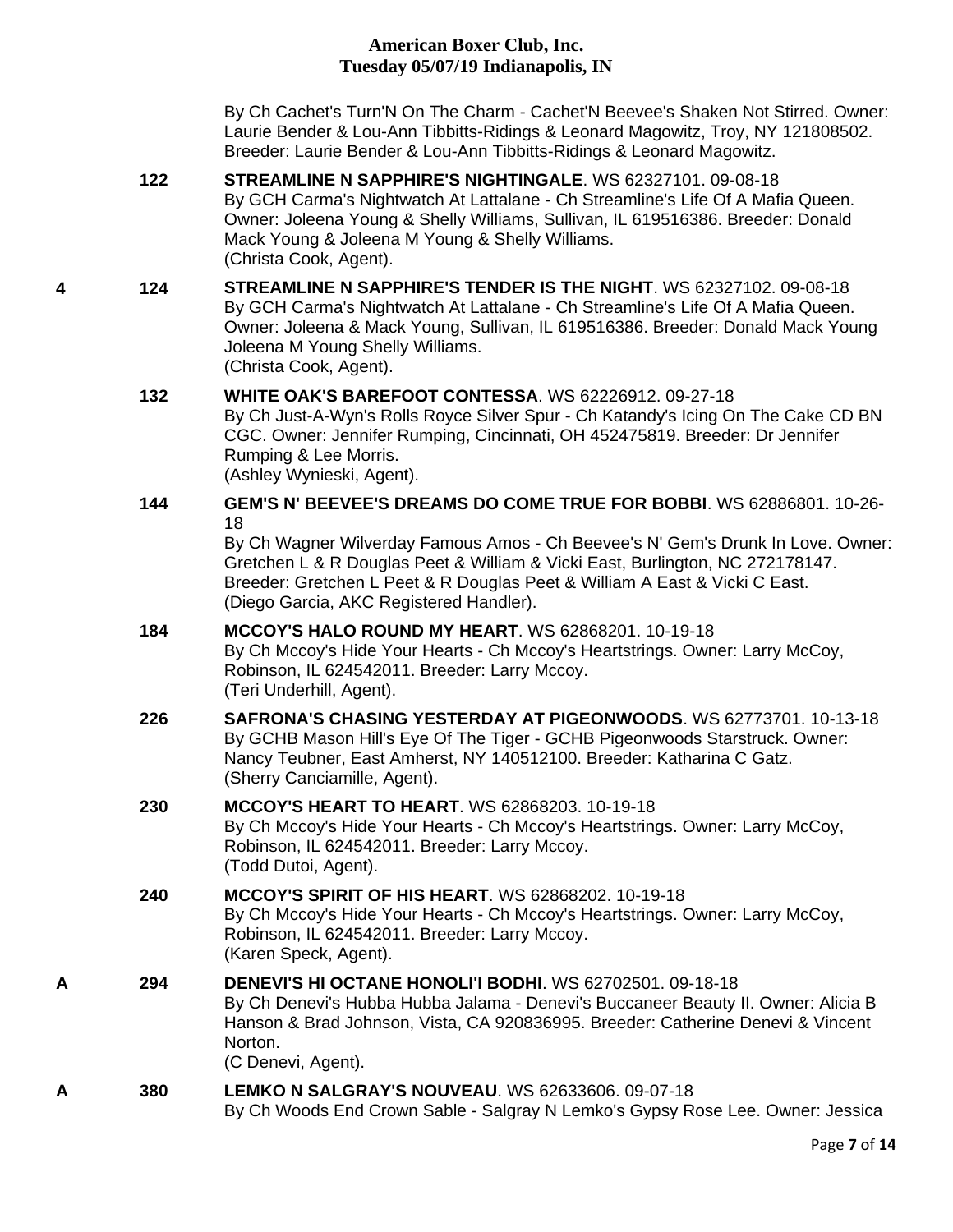Lemist & Jane Hamilburg-Guy, Wrentham, MA 020931643. Breeder: Jane Hamilburg-Guy & Jessica Lemist.

**3 400 [CINBAR'S KENTUCKY REIGN AT BOXWOOD](http://infodog.com/my/drlookup2.htm?makc=WS%2063226603&mdog=Cinbar%27s+Kentucky+Reign+At+Boxwood&wins=all)**. WS 63226603. 10-15-18 By Ch Bar-K's Mystic Heir - Bar-K's Star Of The Show. Owner: Susan Peters & Sallie Peters & Phillip Koenig & Medley Small, Warrior, AL 351802664. Breeder: Phillip Koenig.

(Rick Justice, Agent).

**410 [JG N' RUMMER RUN'S CRIMSON AND CLOVER](http://infodog.com/my/drlookup2.htm?makc=WS%2062337703&mdog=Jg+N%27+Rummer+Run%27s+Crimson+And+Clover&wins=all)**. WS 62337703. 09-18-18 By Ch Rummer Run's Patton Of Carillon - Ch Red Fern Power Broker. Owner: Steven Anderson & Ann Anderson & Jessica Gunn, Longboat Key, FL 342284106. Breeder: Jessica Gunn Rick Scherer. (Rick Justice, Agent).

#### *BOXERS. Futurity, 9 & Under 12 Months, Brindle Bitches.*

- **8 [IRONDALE AND MOON VALLEY SO BE IT](http://infodog.com/my/drlookup2.htm?makc=WS%2062712002&mdog=Irondale+And+Moon+Valley+So+Be+It&wins=all)**. WS 62712002. 07-13-18 By Ch Irondale's Most Wanted - GCH Irondale's For Your Eyes Only. Owner: Greg Stevens & Kay Peiser, Ocala, FL 344712406. Breeder: Wendy Bettis & James Bettis & Kay Peiser.
- **26 [ALERISSA'S TAKE MY BREATH AWAY](http://infodog.com/my/drlookup2.htm?makc=WS%2061092801&mdog=Alerissa%27s+Take+My+Breath+Away&wins=all)**. WS 61092801. 06-04-18 By GCHB Anscha-Happy Tail's You Don't Know Jack BN RN CGCA - Alerissa's Peaceful Of Mine. Owner: Charles Kunz & Rebecca Kunz, Davenport, IA 528049046. Breeder: Rebecca Kunz & Charles Kunz. (Michelle Baker, Agent).

# **84 [KP & SIN'S RECKLESS LOVE](http://infodog.com/my/drlookup2.htm?makc=WS%2061076501&mdog=KP+&+Sin%27s+Reckless+Love&wins=all)**. WS 61076501. 05-28-18

By GCH Irondale's Thunderstruck - Ch Kp's Caught Ya Lookin'. Owner: Deb Gil & Keri Paulson, Akron, OH 443063911. Breeder: Keri Paulson. (Dan Buchwald, Agent).

**128 [SPIRIT FAITH'S NIGHT VISION AT PEARLISLE](http://infodog.com/my/drlookup2.htm?makc=WS%2061875204&mdog=Spirit+Faith%27s+Night+Vision+At+Pearlisle&wins=all)**. WS 61875204. 08-04-18 By GCHB Irondale's Thunderstruck - Ch Kp's No Lookin' Back At Spirit Faith. Owner: Dr Robert Hallock & Grace Hallock, Cheshire, CT 064101434. Breeder: Sherry Wilmot & Keri Paulson. (Marianne Conti, AKC Registered Handler).

**140 [NANTESS JERSEY SHINE ON](http://infodog.com/my/drlookup2.htm?makc=WS%2061387001&mdog=Nantess+Jersey+Shine+On&wins=all)**. WS 61387001. 06-02-18 By Ch Nantess Drizzling Zeppole At Ricos - Ch Mel-O-D's Fannie May Decadent Divine. Owner: Deb Owens & Caitlyn Owens & Nancy Savage, Luther, IA 501524705. Breeder: Nancy Savage & Melody Clementz.

**142 [MIRCOA N IRONDALE'S WINGS OF DESIRE V JOCAR](http://infodog.com/my/drlookup2.htm?makc=WS%2061628803&mdog=Mircoa+N+Irondale%27s+Wings+Of+Desire+V+Jocar&wins=all)**. WS 61628803. 07-18-18 By GCHB Irondale's Thunderstruck - GCH Mircoa N Irondale's Sipping On Fire. Owner: Carol Novak & Diana Greenhow, Dunbar, PA 154312055. Breeder: Diana Greenhow. (Debbie Struff, AKC Registered Handler).

#### **174 [CENTERFOLD'S FORBIDDEN LOVE](http://infodog.com/my/drlookup2.htm?makc=WS%2061495801&mdog=Centerfold%27s+Forbidden+Love&wins=all)**. WS 61495801. 05-31-18 By GCH Marburl's Brazos Of Shadigee - GCH Envision Talk About A Centerfold CA. Owner: Holly Lowe & Kayla Lowe-Whitlow, Newcastle, OK 730656483. Breeder: Holly Lowe & Kayla Lowe-Whitlow & Julie Higgins.

#### **3 176 [CENTERFOLD'S PANDORA'S BOX](http://infodog.com/my/drlookup2.htm?makc=WS%2061495803&mdog=Centerfold%27s+Pandora%27s+Box&wins=all)**. WS 61495803. 05-31-18 By GCH Marburl's Brazos Of Shadigee - GCH Envision Talk About A Centerfold CA. Owner: Kayla Lowe-Whitlow & Holly Lowe, Newcastle, OK 730656483. Breeder: Holly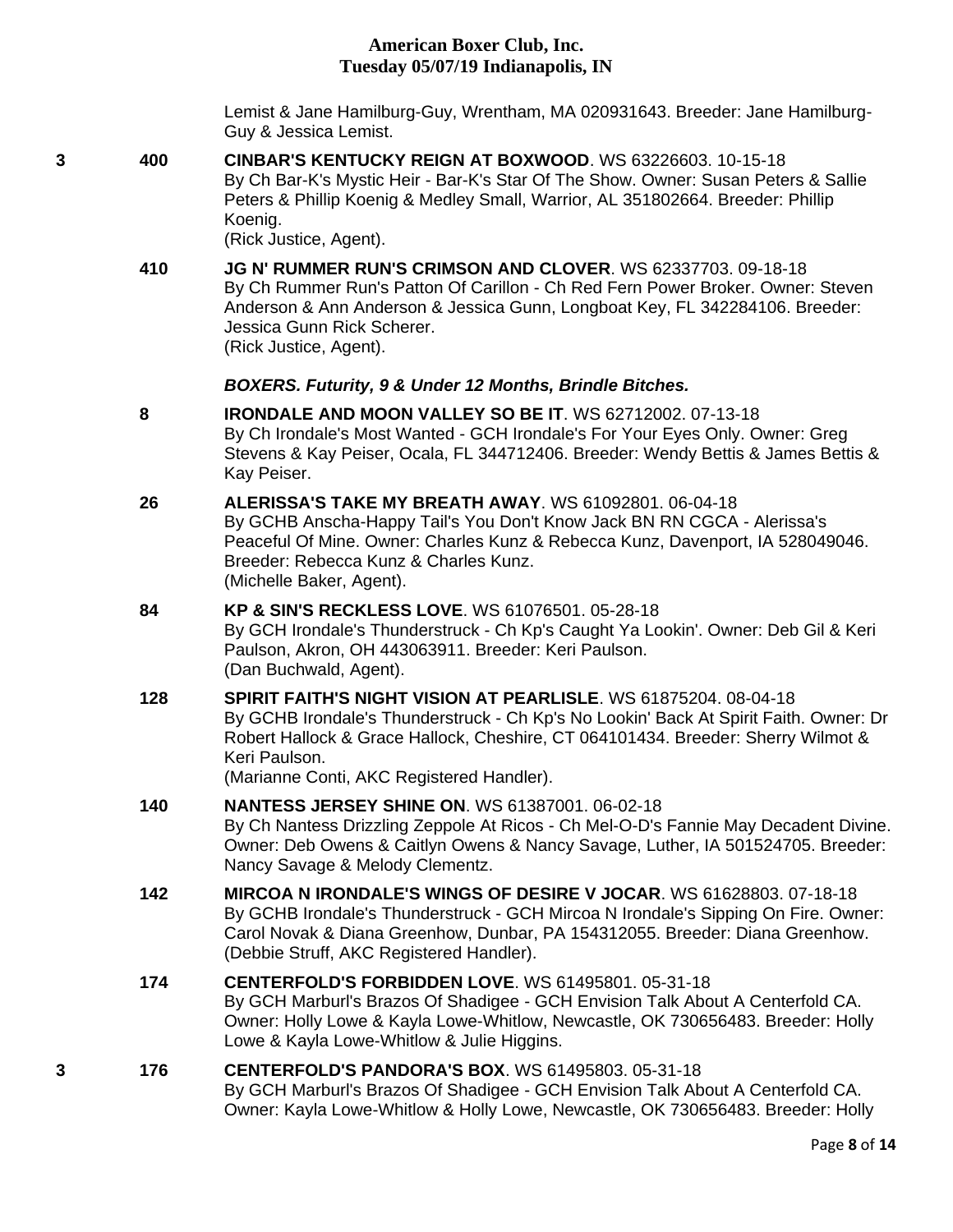|       |     | Lowe & Kayla Lowe-Whitlow & Julie Higgins.                                                                                                                                                                                                                                                           |
|-------|-----|------------------------------------------------------------------------------------------------------------------------------------------------------------------------------------------------------------------------------------------------------------------------------------------------------|
| Α     | 190 | IRONDALE N MIRCOA'S OBJECT OF MY DESIRE. WS 61628804. 07-18-18<br>By GCHS Irondale's Thunderstruck - GCH Mircoa N Irondale's Sipping On Fire. Owner:<br>Myrna Kahlo & Ashley Kahlo, Riverside, CA 925085084. Breeder: Diana Greenhow.<br>(James Bettis, Agent).                                      |
|       | 212 | <b>ALERISSA'S TANGLED UP IN BLUE. WS 61092807, 06-04-18</b><br>By GCH Anscha-Happy Tail's You Don'T Know Jack BN RN CGCA - Alerissa's Peaceful<br>Of Mine. Owner: Charles D Kunz & Rebecca K Kunz, Davenport, IA 528049046.<br>Breeder: Rebecca K Kunz & Charles D Kunz.<br>(Michelle Baker, Agent). |
| 2     | 260 | CENTERFOLD AND MARBURL'S DEJA' VU AT CARMA. WS 61495805. 05-31-18<br>By GCH Marburl's Brazos Of Shadigee - GCH Envision's Talk About A Centerfold.<br>Owner: Tina Halverson & Holly Lowe, Sachse, TX 75048. Breeder: Holly & Kayla Lowe<br>& Julie Higgins.                                          |
|       | 272 | <b>SPECIAL K'S SPRING SHOWERS. WS 62029402. 06-15-18</b><br>By Ch Special K's Moscow Mule - Ch Taylor Hill's Perfect Storm From Special K. Owner:<br>Deb Burbank, Goddard, KS 670529002. Breeder: Dan Colwell & Dicksy Colwell &<br>Rhonda D Epley.<br>(Michael Shepard, Agent).                     |
| 4     | 286 | <b>ENVISION LET 'EM TALK. WS 61495804. 05-31-18</b><br>By GCH Marburl's Brazos Of Shadigee - GCH Envision Talk About A Centerfold CA.<br>Owner: Julie Higgins, Pleasant Hill, MO 640809700. Breeder: Holly Lowe & Kayla Lowe-<br>Whitlow & Julie Higgins.                                            |
| 1/BPF | 318 | <b>CASTLE AND MARBURL'S NOW OR NEVER AT GLO-STAR. WS 63557102. 06-29-</b>                                                                                                                                                                                                                            |
|       |     | 18<br>By GCHG Marburl And Illyrian's Lone Ranger - GCH Castle's Miracle Story. Owner:<br>Anusart Intarateth & Udomsak Rittichaikul, Sachse, TX 75048. Breeder: Anusart<br>Intarateth & Udomsak Rittichaikul & Mary Frances Burleson.                                                                 |
|       | 390 | KP N SPIRIT FAITHS TURNIN' UP THE BLACK, WS 61875206, 08-04-18<br>By GCHS Irondale's Thunderstruck - Ch Kp's No Lookin' Back At Spirit Faith. Owner:<br>Keri Paulson & Sherry Wilmot, Fairfax, SD 573355347. Breeder: Sherry Wilmot & Keri<br>Paulson.<br>(Wendy Bettis, Agent).                     |
|       |     | BOXERS. Futurity, 9 & Under 12 Months, Fawn Bitches.                                                                                                                                                                                                                                                 |
|       | 36  | <b>SPECIAL K'S SUMMER RAIN. WS 62029401. 06-15-18</b><br>By Ch Special K's Moscow Mule - Ch Taylor Hill's Perfect Storm. Owner: Jerry & Chris<br>Holtz & Rhonda Epley, Anamosa, IA 522057980. Breeder: Dan & Dicksy Colwell &<br>Rhonda Epley.<br>(Michael Shepard, Agent).                          |
| 2     | 62  | <b>AVALON'S ATOMIC BLONDE. WS 62331802. 06-25-18</b><br>By Ch Avalon's X-Factor - Avalon's Obsession. Owner: Tiffany Brigante & Norra L<br>Hansen, Watchung, NJ 070696058. Breeder: Norra L Hansen & Christine Bachmann.<br>(Kimberly Calvacca, AKC Registered Handler AKC).                         |
| 1     | 130 | <b>CH TRAIL'S END CINNAMON DOLCE.</b> WS 61628701, 06-06-18<br>By GCH Irondale's Thunderstruck - Trail's End For One Riesling Or Another. Owner:<br>Shannon Carlson & Donna Radford, Klamath Falls, OR 976039712. Breeder: Shannon                                                                   |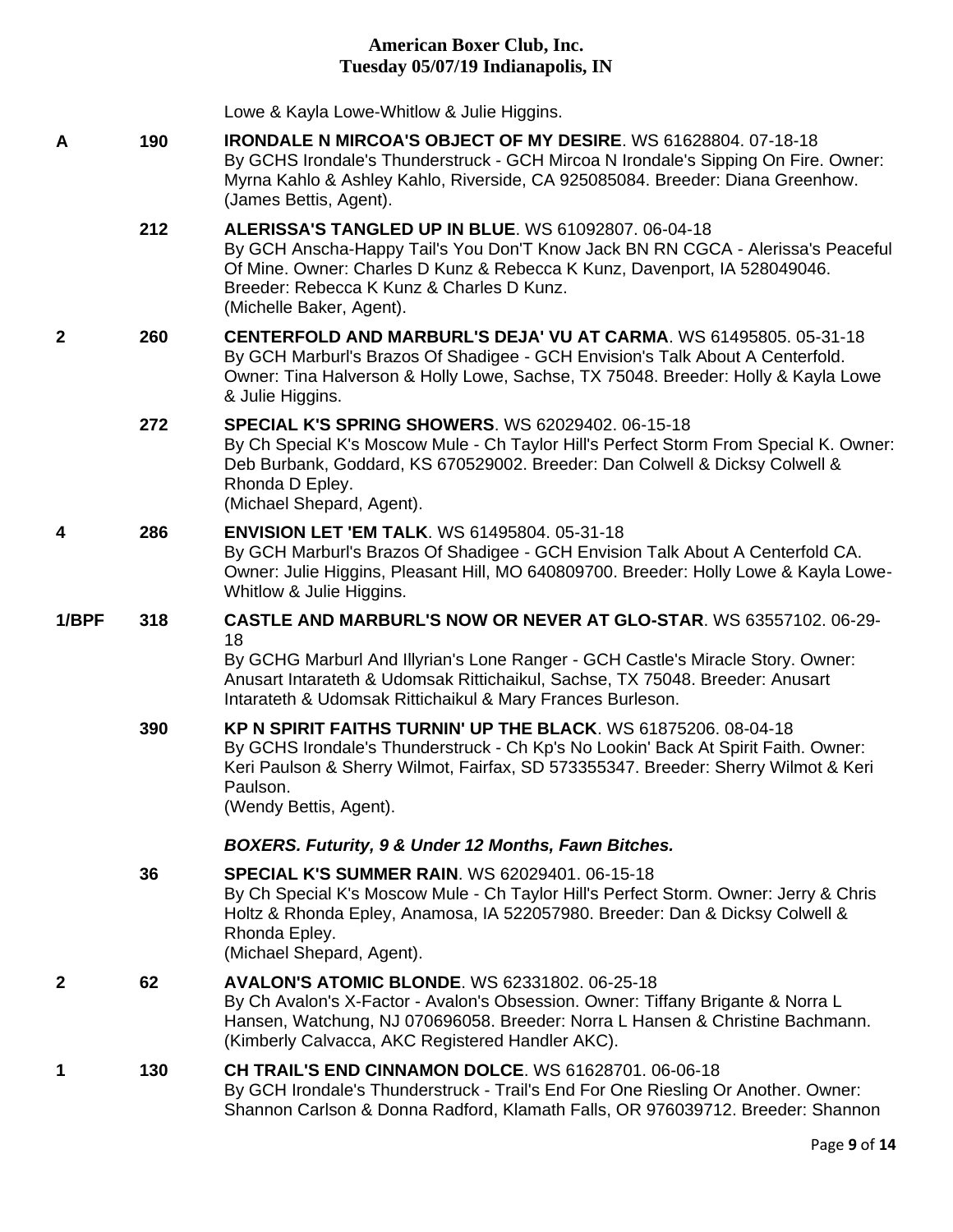|   |     | Carlson.<br>(Wendy Bettis, Agent).                                                                                                                                                                                                                                                |
|---|-----|-----------------------------------------------------------------------------------------------------------------------------------------------------------------------------------------------------------------------------------------------------------------------------------|
|   | 186 | <b>CHARRON'S TIME SERVED AT TIMBERLANE.</b> WS 61634703, 06-21-18<br>By Ch Nantess Drizzling Zeppole At Ricos - GCH Charron's November Rain. Owner:<br>Anna Schau & Michelle Baker & Casey Thompson, Davenport, IA 528032050. Breeder:<br>Michelle Baker.                         |
| Α | 188 | <b>CHARRON'S THE DEVIL'S IN THE DETAILS. WS 61956707. 07-28-18</b><br>By GCHS Charron's Rumor Has It Started At Darb - GCH Alerissa's Reflection Of<br>Charron. Owner: Michelle Baker, Coal Valley, IL 612409153. Breeder: Michelle Baker.                                        |
|   | 200 | <b>LISTONS EMPRESS OF SHOQUEST. WS 61613101. 05-28-18</b><br>By Ch Listons Hi-Tech Golden Icon - Shoquest Of Rock Haven. Owner: Tony & Lisa<br>Spohn, Summerfield, FL 344914934. Breeder: Lisa Spohn & Pamala Vandestreek.<br>(Daniel Sanchez, Agent).                            |
|   | 234 | MIRCOA N IRONDALE'S FIRE AND DESIRE. WS 61628802, 07-18-18<br>By GCHB Irondale's Thunderstruck - GCH Mircoa N Irondale's Sipping On Fire. Owner:<br>Michelle Bray & Diana Greenhow, West Chester, OH 450691894. Breeder: Diana<br>Greenhow.                                       |
|   | 256 | <b>D.B'S A LITTLE SPIKED. WS 61470801, 05-17-18</b><br>By Ch D.B's Cheers To That - D.B's Elegant Ellie. Owner: Shelby Bodner & Donna<br>Bodner, Brick, NJ 087242316. Breeder: Donna Bodner.<br>(Monique Masterpasqua, Agent).                                                    |
| 4 | 270 | LIVINS MARGARITAVILLE TYBRUSHE. WS 63332701. 05-24-18<br>By GCH Tybrushe's Ain'T Misbehavin' - Red Fern's Finding Dory At Dp. Owner: Jeannie<br>Miskey, Bentley AB, CN T0C 0J0. Breeder: Jeannie Miskey.<br>(Michelle Yeadon, Agent).                                             |
| 3 | 310 | CYN-D'S I WON'T COMPROMISE. WS 61323901. 06-20-18<br>By Ch Epitome's Don't Mess With Texas - Ch GC's N Schmidt's Can't Take My Eyes Off<br>Of You. Owner: Cindy Yaeger & Glenn Yaeger, Marengo, OH 433349638. Breeder:<br>Cindy Yaeger & Glenn Yaeger.<br>(Tami Mischler, Agent). |
|   | 312 | <b>CINBAR VANQUISH OCTAVE ABOVE. WS 63938101, 05-17-18</b><br>By Ch Bar-K's Tribute To Barlow - Cinnrhee Vanquish KisAtMidnite. Owner: Melissa &<br>Mark Mathers & Medley Small & Phillip Koenig, Goderich ON, CN N7A 3X8. Breeder:<br>Medley Small & D Kirsopp.                  |
|   | 314 | <b>SPIRIT FAITH'S HALT N CATCH FIRE. WS 61875205. 08-04-18</b><br>By GCHS Irondale's Thunderstruck - Ch Kp's No Lookin' Back At Spirit Faith. Owner:<br>Sherry Wilmot, Amarillo, TX 791043306. Breeder: Sherry Wilmot & Keri Paulson.                                             |
|   | 334 | ARUNDEL N DESERT LADY PIPPI AT NANTESS. WS 61716202, 07-12-18<br>By GCHG Marburl And Illyrian's Lone Ranger CGC - GCH Desert's All That Jazz At<br>Arundel. Owner: Nancy & Tessie Savage, Table Grove, IL 614829619. Breeder: Judith<br>Aguilar & Virginia Bice.                  |
|   | 340 | <b>CHARRON'S LOTTI DAH AT NANTESS. WS 61634704, 06-21-18</b><br>By Ch Nantess Drizzling Zeppole At Ricos - GCH Charron's November Rain. Owner:<br>Nancy Savage & Tessie Savage, Table Grove, IL 614829619. Breeder: Michelle Baker.                                               |
|   | 342 | NANTESS KENO DELIVERS FROM BOGIE. WS 61825602. 07-07-18<br>By Ch Nantess Bogart Goes Hollywood Of Jo-San's - Ch Nantess Look What's Going                                                                                                                                         |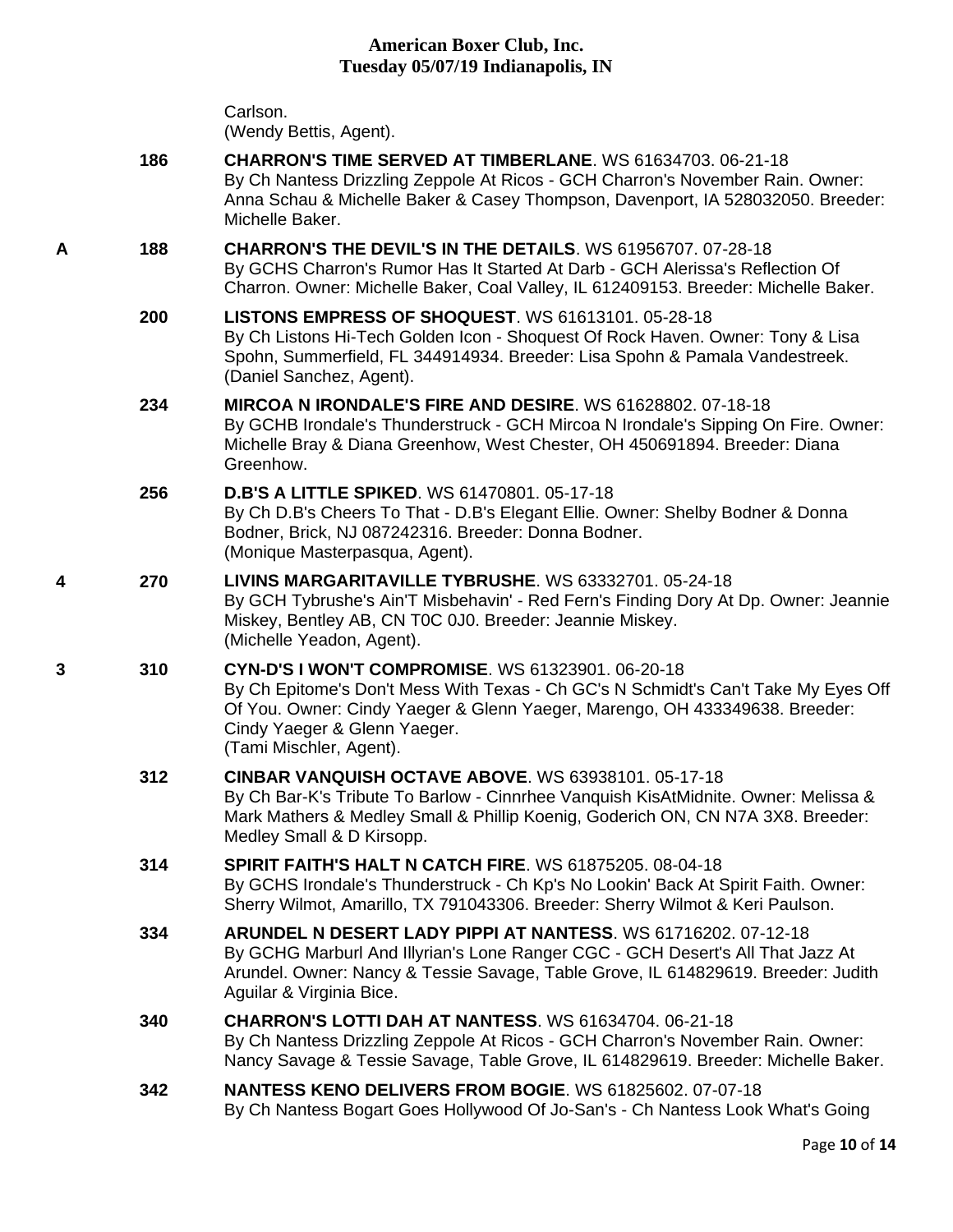Down. Owner: Nancy Savage & Tessie Savage, Table Grove, IL 614829619. Breeder: Nancy Savage & Tessie Savage.

#### *BOXERS. Futurity, 12 & Under 15 Months, Brindle Bitches.*

**A 24 [ALERISSA'S SHOW ME THE WAY](http://infodog.com/my/drlookup2.htm?makc=WS%2060581904&mdog=Alerissa%27s+Show+Me+The+Way&wins=all)**. WS 60581904. 03-20-18 By Ch Alerissa's Taking Care Of Business - Alerissa's Play The Game. Owner: Rebecca K Kunz & Charles D Kunz, Davenport, IA 528049046. Breeder: Charles D Kunz & Rebecca K Kunz. (Michelle Baker, Agent). **1 50 [MEPHISTO DANCES WITH THE DEVIL](http://infodog.com/my/drlookup2.htm?makc=WS%2063854601&mdog=Mephisto+Dances+With+The+Devil&wins=all)**. WS 63854601. 04-18-18 By Doll Announces Veni Vidi Vici - GCHP Mephisto's Speak Of The Devil. Owner: Michelle & Peter Yeadon & Monika Pinsker, Langley BC, CN V2Z 2J6. Breeder: Michelle Yeadon & Mrs J Billhardt & Monika Pinsker & S Tenenbaum. **4 86 [GLENMERE'S WHAT'S LOVE GOT TO DO WITH IT](http://infodog.com/my/drlookup2.htm?makc=WS%2061521401&mdog=Glenmere%27s+What%27s+Love+Got+To+Do+With+It&wins=all)**. WS 61521401. 04-03-18 By Ch Glenmere's To Infinity And Beyond - GCH Irondales Look Of Love. Owner: Pam Holzapfel, Neptune, NJ 077535804. Breeder: Pam Holzapfel & W Bettis. (Dan Buchwald, Agent). **A 180 [GARNSEY'S PAJAMA PARTY](http://infodog.com/my/drlookup2.htm?makc=WS%2060720902&mdog=Garnsey%27s+Pajama+Party&wins=all)**. WS 60720902. 03-07-18 By GCH Garnsey's House Party - Garnsey's Chamois Sky Bolt. Owner: Clayton G Haviland IV, West Palm Bch, FL 334181853. Breeder: Clayton G Haviland & BJ Barnhart & Charles Watkins & Donna Watkins. **198 [LISTON'S FASHIONISTA](http://infodog.com/my/drlookup2.htm?makc=WS%2061102801&mdog=Liston%27s+Fashionista&wins=all)**. WS 61102801. 02-08-18 By Danrick's Done It Again - Ch Listons Moon Struck. Owner: Tony & Lisa Spohn, Summerfield, FL 344914934. Breeder: Lisa Spohn. **242 [VENICIANS GOSSIP GIRL](http://infodog.com/my/drlookup2.htm?makc=WS%2060831101&mdog=Venicians+Gossip+Girl&wins=all)**. WS 60831101. 03-04-18 By Ch SHforest's Tsunami - Venician's Afterglow At Silverveil. Owner: Janice Solas, Las Vegas, NV 891395783. Breeder: Janice Solas. ( Dr Daniel Buchwald, Agent). **2 266 [MASON HILLS & WOODSIDES HOT OFF THE PRESS](http://infodog.com/my/drlookup2.htm?makc=WS%2060870704&mdog=Mason+Hills+&+Woodsides+Hot+Off+The+Press&wins=all)**. WS 60870704. 04-10-18 By Ch Illyrian's Sharper Image - Ch Can-Cia And Marburl's Pistols N Petticoasts. Owner: Todd DuToi & Heidi DuToi & Sherry Canciamilla, South Bend, IN 466289608. Breeder: Sherry Canciamille & Mary Frances Burleson. **A 284 [JUST-A-WYN'S SHELBY MUSTANG GT](http://infodog.com/my/drlookup2.htm?makc=WS%2060266202&mdog=Just-A-Wyn%27s+Shelby+Mustang+GT&wins=all)**. WS 60266202. 02-13-18 By Ch Just-A-Wyn's Rollin' In My Rolls' - GCH Just-A-Wyn's Life In The Fast Lane. Owner: Mary Lynn & Ashley Wynieski & Tammy Zook, Elyria, OH 440358352. Breeder: Colleen Fobes & Mary Lynn Wynieski & Ashley Wynieski. **300 [ROC HAVEN N HAPPY TAIL'S A TWIST OF RAVEN](http://infodog.com/my/drlookup2.htm?makc=WS%2059884701&mdog=Roc+Haven+N+Happy+Tail%27s+A+Twist+Of+Raven&wins=all)**. WS 59884701. 02-13-18 By GCHS Shadigee's Calculated Risk - Ch Happy Tail's N Roc Haven's Uptown Girl. Owner: Dawn Dilorenzo & Amy C Bieri, Elkhart, IN 465179130. Breeder: Christine Vitosh & Amy C Bieri. **304 [HL & HTR'S WHEN U WISH UPON A STAR](http://infodog.com/my/drlookup2.htm?makc=WS%2060281003&mdog=Hl+&+Htr%27s+When+U+Wish+Upon+A+Star&wins=all)**. WS 60281003. 03-18-18 By GCH Windward & Happy Tail's Game Changer - Lancasters Maui Wowie. Owner: Marty Britton Lancaster, Richmond, IL 600719767. Breeder: Marty Britton Lancaster. **336 [NANTESS GREATEST LOVE STORY](http://infodog.com/my/drlookup2.htm?makc=WS%2060485801&mdog=Nantess+Greatest+Love+Story&wins=all)**. WS 60485801. 02-23-18 By Ch Adellins Twitter.Com Of Nantess - GCH Counterpunch Nantess Simply U. Owner: Nancy Savage & Tessie Savage, Table Grove, IL 614829619. Breeder: Nancy Savage & Tessie Savage.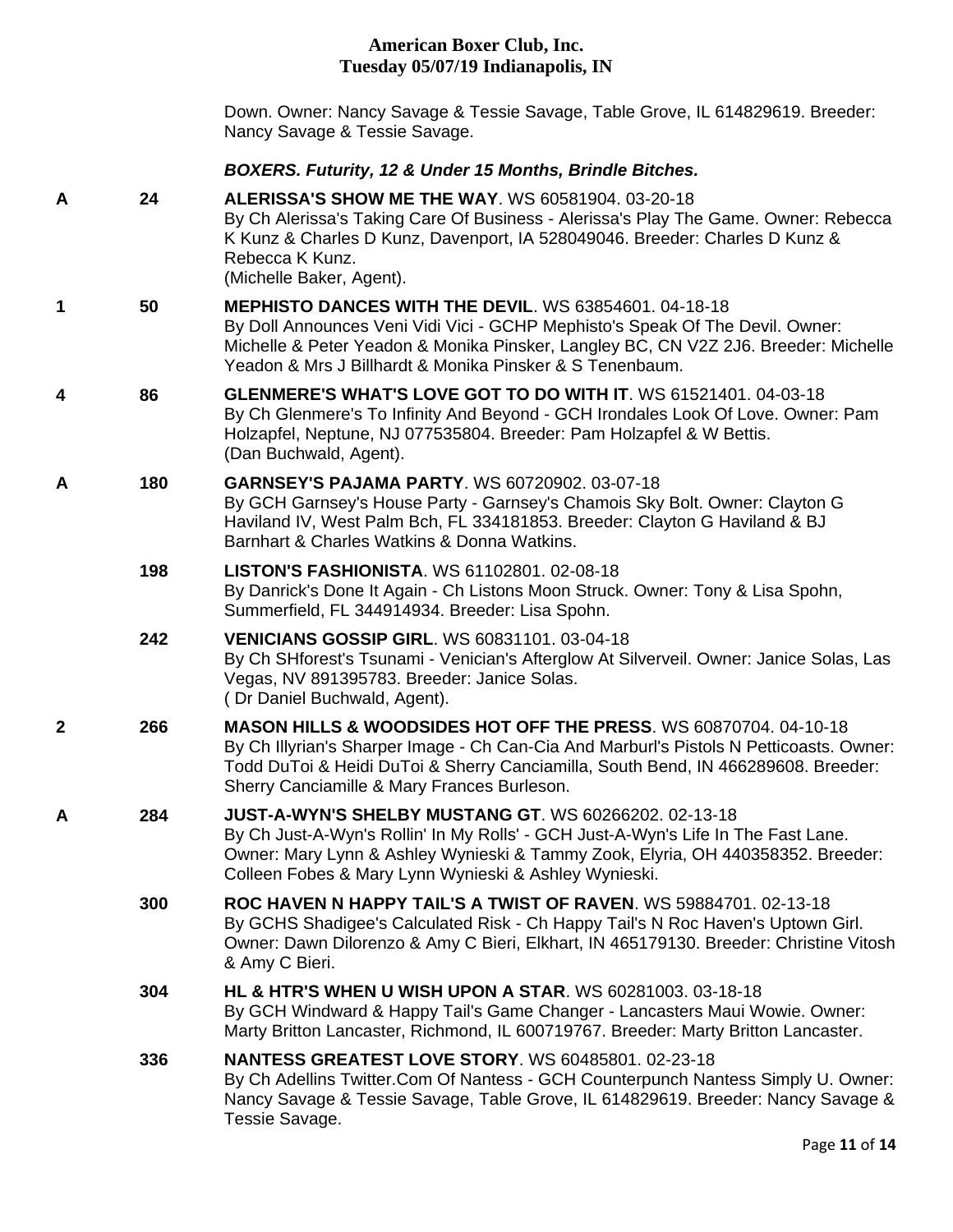|              | 344 | <b>NANTESS B YOUR FOREVER. WS 60485802. 02-23-18</b><br>By Ch Adellins Twitter.com Of Nantess - GCH Counter Punch Nantess Simply U.<br>Owner: Nancy & Tessie Savage, Table Grove, IL 614829619. Breeder: Nancy & Tessie<br>Savage.                                                                                         |
|--------------|-----|----------------------------------------------------------------------------------------------------------------------------------------------------------------------------------------------------------------------------------------------------------------------------------------------------------------------------|
| A            | 354 | <b>IRONDALE'S WALK ON. WS 61371301. 04-17-18</b><br>By GCH Irondale's Thunderstruck - GCH Irondale's Steel Magnolia. Owner: Joanne<br>Schneider & James Bettis & Wendy Bettis, Las Vegas, NV 891233879. Breeder: Joanne<br>Schneider & James Bettis & Wendy Bettis.                                                        |
| 3            | 360 | ROC HAVEN CHOCOLATIER SENSATION AT MILMAC, WS 59884707, 02-13-18<br>By GCHS Shadigee's Calculated Risk - Ch Happy Tail's N Roc Haven's Uptown Girl.<br>Owner: Christine Vitosh & David McMillan, Leland, IL 605319744. Breeder: Christine<br>Vitosh & Amy C Bieri.<br>(Amy Bieri, Agent).                                  |
|              | 382 | PRESTIGE R US BONDS DREAM COME TRUE-FAITH. WS 60617302. 03-09-18<br>By Avalon's Code Red - Prestige Boxers R US- All Eyes On Me "Elektra. Owner: Jessica<br>Bajwa & Susan Coston, Lake Wales, FL 338987185. Breeder: Jessica K Bajwa.                                                                                      |
|              |     | BOXERS. Futurity, 12 & Under 15 Months, Fawn Bitches.                                                                                                                                                                                                                                                                      |
| 3            | 58  | <b>CACHET'S CHARMED BY MAGIC. WS 60539101, 04-04-18</b><br>By Ch Cachet's Turn'N On The Charm - Ch Cachet's Magic'N Moonlight. Owner: L<br>Magowitz & L Tibbitts-Ridings & L Tibbitts-Bender & T Kaiser, Troy, NY 121808502.<br>Breeder: Lou-Ann Tibbitts-Ridings & Leonard Magowitz & Robert Edmondson.                   |
| A            | 64  | <b>SOUTH WILLOW'S BADA BOOM. WS 60341002. 03-14-18</b><br>By GCHG Irondale's Look At Me Now - South Willow Chase N' Fireflys CAA. Owner:<br>Stephanie Davidson-Lewis & Jeff Lewis, Mesa, AZ 852027858. Breeder: Stephanie<br>Davidson-Lewis & Jeffrey Lewis.<br>(Wendy Bettis, Agent).                                     |
| $\mathbf{2}$ | 104 | HARMSON N STANDING-O LEGACY OF LOVE. WS 61668501, 05-05-18<br>By Ch Standing-O N Harmson's Poker Face - GCH Harmson N Standing-O Crazy In<br>Love. Owner: Ginny Nicholson & Kathy McCarthy, Fawn Grove, PA 173219357.<br>Breeder: Kathy McCarthy & Pamela Shaw-George.<br>(Monique Mastrapasque, Agent).                   |
|              | 146 | PIEUTKA'S JJ'S SAVVY GOLDEN GIRL. WS 60795102. 03-03-18<br>By GCH McCoy's Legend Of The Heart At Stony Crest - Pieutka's JJ's Ahren<br>Nhayathayla Of Savvy. Owner: Jennifer Pisarchick & Annie Morgan-Flynt & Steve<br>Drake, Coaldale, PA 182181127. Breeder: Jennifer Pisarchick & Annie Morgan-Flynt &<br>Steve Drake. |
|              | 228 | <b>MASON HILL &amp; CAN-CIA'S RED HIGH HEELS. WS 60870702. 04-10-18</b><br>By Ch Illyrian's Sharper Image - Ch Can-Cia And Marburl's Pistols N Petticoasts. Owner:<br>Sherry Canciamille, Rockford, IL 611017508. Breeder: Sherry Canciamille & Mary<br>Frances Burleson.                                                  |
|              | 232 | <b>STARLYN'S THERE'S NO PLACE LIKE HOME. WS 60400901. 03-13-18</b><br>By Ch Tenebo's Boomtown Buck - Ch Starlyn's Oop's I Did It Again CA. Owner: Lynn<br>Carroll-Jerbis & Kimmer McElroy, Las Vegas, NV 891216614. Breeder: William D Jerbis<br>& Lynn Carroll-Jerbis.<br>(Dr Dan Buchwald, Agent).                       |

**1 296 [CH KP-BURLWOOD WHO'S LOOKIN' NOW](http://infodog.com/my/drlookup2.htm?makc=WS%2061023001&mdog=Ch+Kp-Burlwood+Who%27s+Lookin%27+Now&wins=all)**. WS 61023001. 02-23-18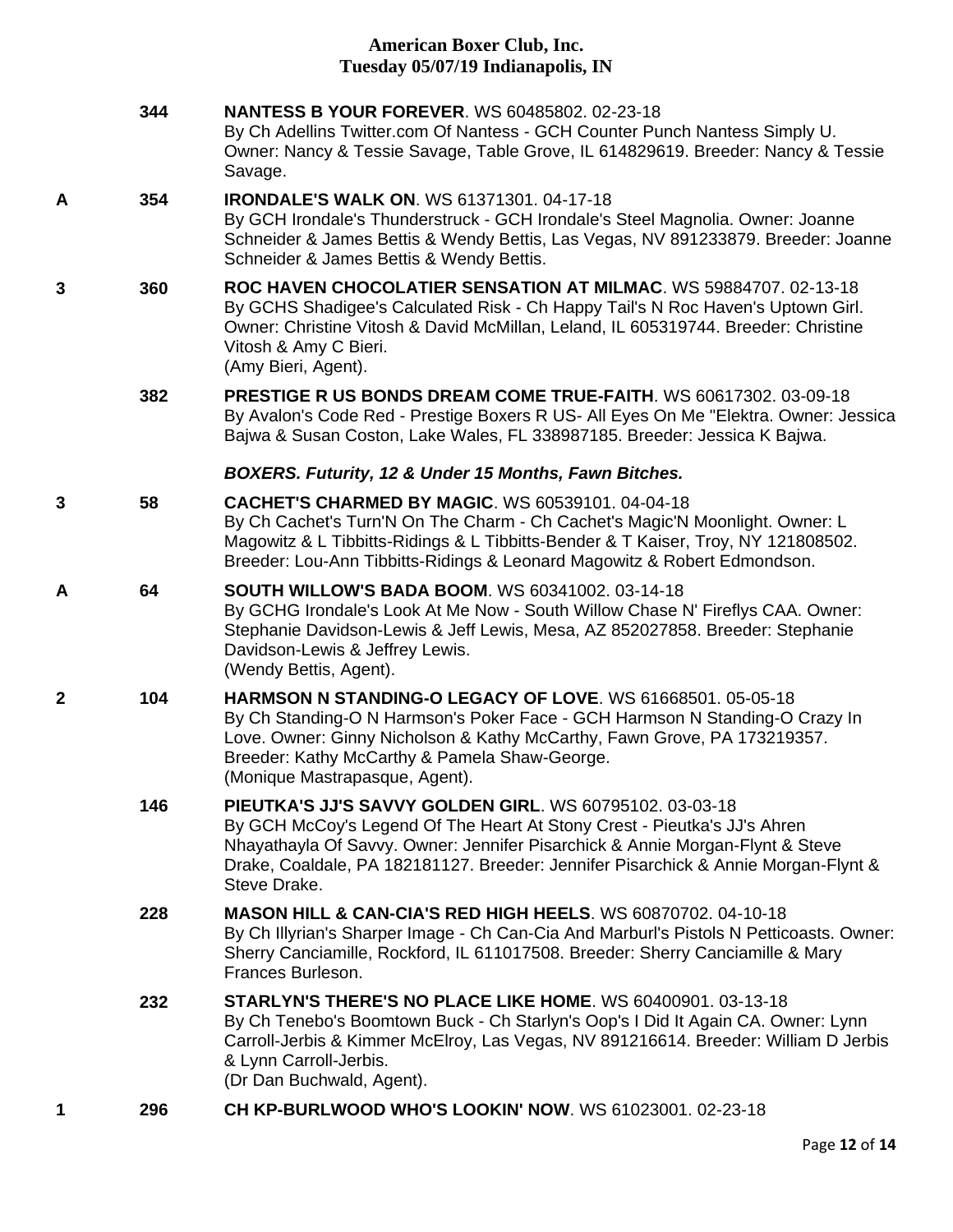By GCHS Duba-Dae's Who's Your Daddy - Ch Kp's She's Got The Look. Owner: Rhonda A Kenney & Keri Paulson, Aubrey, TX 762274900. Breeder: Keri Paulson. (Wendy Bettis, Agent).

- **302 [HL & HTR'S TIPTOE THRU THE TULIPS](http://infodog.com/my/drlookup2.htm?makc=WS%2060281004&mdog=Hl+&+Htr%27s+Tiptoe+Thru+The+Tulips&wins=all)**. WS 60281004. 03-18-18 By GCH Windward & Happy Tail's Game Changer - Lancasters Maui Wowie. Owner: Marty Britton Lancaster, Richmond, IL 600719767. Breeder: Marty Britton Lancaster.
- **384 [INSPIRATION N STREAMLINE'S MARRY FOR THE MONEY](http://infodog.com/my/drlookup2.htm?makc=WS%2060740501&mdog=Inspiration+N+Streamline%27s+Marry+For+The+Money&wins=all)**. WS 60740501. 03-17-18 By GCHS Ensign's Justified - Ch Inspiration's Hush Money. Owner: Gina Freer & Joleena Young, Hamilton, IN 467429326. Breeder: Gina Freer & Joleena Young. (Christa Cook, Agent).
- **4 398 [D'LYN'N CACHET'S WHAT WAS I THINKIN](http://infodog.com/my/drlookup2.htm?makc=WS%2059927903&mdog=D%27Lyn%27N+Cachet%27s+What+Was+I+Thinkin&wins=all)**. WS 59927903. 02-13-18 By Ch Cachet's Turn'N On The Charm - GCH Cachet'N Czar Kaiser Hit 1 Outta The Park @ Raklyn. Owner: Donna Otero, Greensboro, NC 274068213. Breeder: Lou-Ann Tibbitts-Ridings & Leonard Magowitz & Donna Otero. (Vicki East, Agent).

### *BOXERS. Futurity, 15 & Under 18 Months, Brindle Bitches.*

- **3 14 [FABERLY'S KEY TO SUMMER](http://infodog.com/my/drlookup2.htm?makc=WS%2062762601&mdog=Faberly%27s+Key+To+Summer&wins=all)**. WS 62762601. 11-16-17 By Summer's Mantra - Faberly's Sparrin With Pengalli. Owner: Josie O'Reilly, Edmonton AB, CN T6G 0B8. Breeder: Kimberly Smith & Mary-Jane Werleman.
	- **70 [SHADIGEE'S TWIST OF FATE](http://infodog.com/my/drlookup2.htm?makc=WS%2060321105&mdog=Shadigee%27s+Twist+Of+Fate&wins=all)**. WS 60321105. 01-09-18 By Ch Summer's Blackjack Of Shadigee - Ch Shadigee's Fashionably Late. Owner: Jessica Gunn Lee & Mary Jane Nowak, Kingsland, GA 315485635. Breeder: Mary Jane & Lee Nowak. (Rick Justice, Agent).
	- **222 [DENEVI'S LILMISSFIREBALL OF SHENANIGANS](http://infodog.com/my/drlookup2.htm?makc=WS%2060138004&mdog=Denevi%27s+Lilmissfireball+Of+Shenanigans&wins=all)**. WS 60138004. 01-20-18 By Ch Telstar's Endeavour - Denevi's Ketel1 Chocolat Shak'Notstrd. Owner: Tamara Martin, Murrieta, CA 925627330. Breeder: Vincent R Norton & Enrique Trapaga & Catherine Denevi.
	- **246 [SHADIGEE'S MISS CONGENIALITY](http://infodog.com/my/drlookup2.htm?makc=WS%2060321103&mdog=Shadigee%27s+Miss+Congeniality&wins=all)**. WS 60321103. 01-09-18 By Ch Summer's Blackjack Of Shadigee - Ch Shadigee's Fashionably Late. Owner: Tammy Davison & Mary Jane Nowak & Lee Nowak, Freeland, MI 486238855. Breeder: Lee Nowak & Mary Jane Nowak.
	- **292 [DENEVI'S DASH O'CHOCOLAT SURF'N BLACKS](http://infodog.com/my/drlookup2.htm?makc=WS%2060138006&mdog=Denevi%27s+Dash+O%27Chocolat+Surf%27N+Blacks&wins=all)**. WS 60138006. 01-20-18 By Ch Telstar's Endeavour - Denevi's Ketel1 Chocolat Shak'Notstrd. Owner: Michele McKinney & Josie & Catherine Denevi, Vista, CA 920836995. Breeder: Vincent R Norton & Enrique Trapaga & Catherine Denevi.
- **2 306 [SHADIGEE'S COMANECI](http://infodog.com/my/drlookup2.htm?makc=WS%2060321101&mdog=Shadigee%27s+Comaneci&wins=all)**. WS 60321101. 01-09-18 By Ch Summer's Blackjack Of Shadigee - Ch Shadigee's Fashionably Late. Owner: Lee & Mary Jane Nowak, Alvaton, KY 421227623. Breeder: Lee Nowak & Mary Jane Nowak. (Lori Ferguson, Agent).
- **4 362 [GOSS' SECRET N LIES](http://infodog.com/my/drlookup2.htm?makc=WS%2059123004&mdog=Goss%27+Secret+N+Lies&wins=all)**. WS 59123004. 11-19-17 By Ch Breho Some Legends Are Told RN - GCH Britlyn's Puttin' On The Glitz @ Goss CA. Owner: Wade Hilker & Lisa Goss, Columbus, NE 686018576. Breeder: Lisa Goss & Raynetta Buchholz.
- **1 402 [GOSS' PRETTY LITTLE LIAR @ RUMMER RUN](http://infodog.com/my/drlookup2.htm?makc=WS%2059123005&mdog=Goss%27+Pretty+Little+Liar+@+Rummer+Run&wins=all)**. WS 59123005. 11-19-17 By Ch Breho Some Legends Are Told RN - GCH Britlyn's Puttin On The Glitz @ Goss